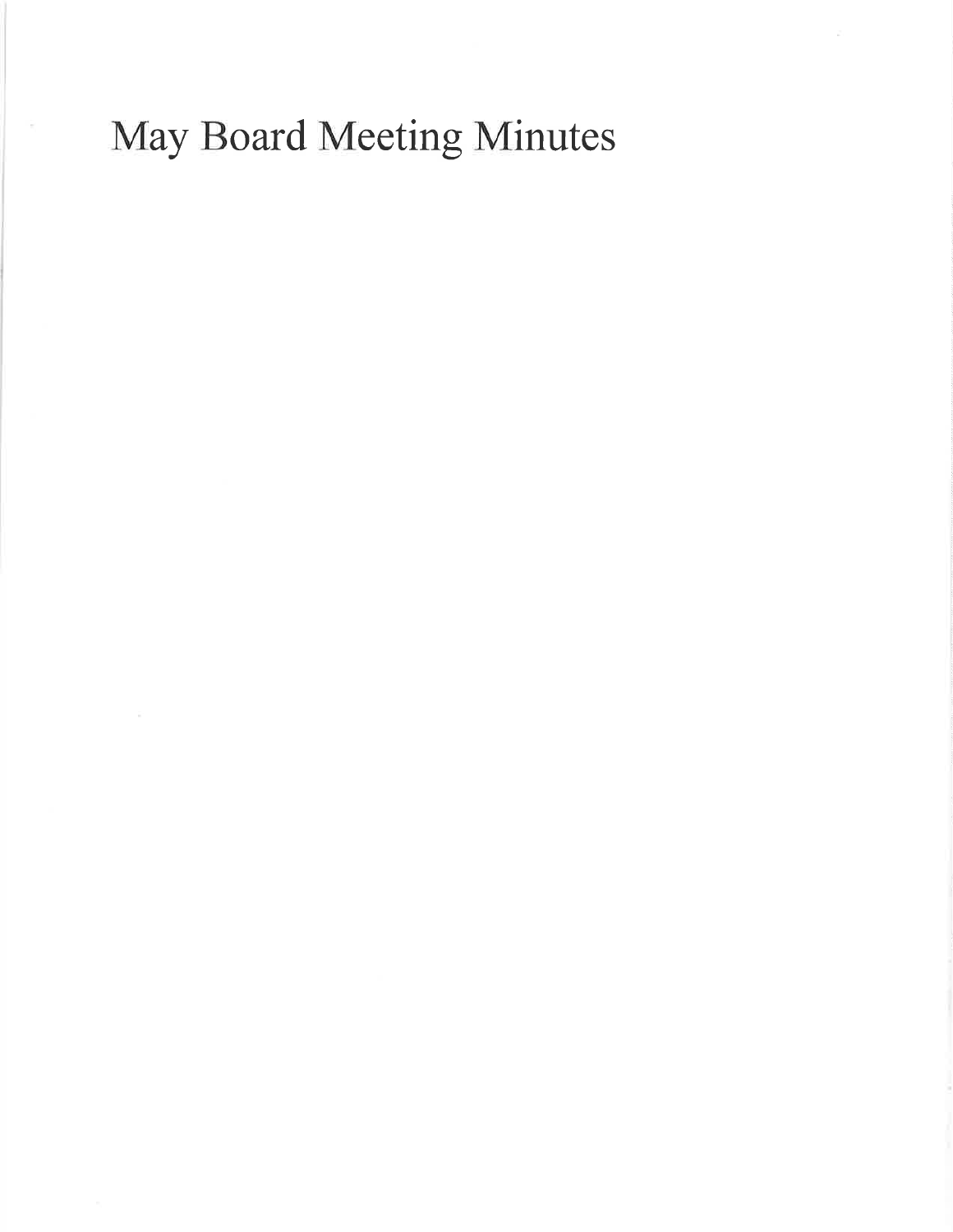## TENNESSEE HOUSING DEVELOPMENT AGENCY BOARD OF DIRECTORS MEETING MINUTES May 25,2021

Pursuant to the call of the Chairman, the Tennessee Housing Development Agency Board of Directors (the "Board") met in regular session on Tuesday, May 25, 2021, at 2:01 p.m. CDT, via WebEx call, with certain staff members being at the THDA Offices located at 502 Deaderick Street; Andrew Jackson Building, 3rd Floor; Nashville, Tennessee 37243,

The following Board members were present via WebEx: Mike Hedges (Chair), Doree Hicks (for Butch Eley, Commissioner of Finance & Administration), Mike Hardwick, Chris Mustain (for Tre Hargett, Secretary of State), Treasurer David Lillard, Joann Massey, Matt McGauley, Erin Merrick, Rick Neal, Tennion Reed, Chrissi Rhea, John Snodderly, and Katie Armstrong (for Jason Mumpower, Comptroller), Austin McMullen, board member, was absent,

Chair Hedges recognized Bruce Balcom, Chief Legal Counsel, who read the following statement:

"Board members will be participating in this meeting by telephone as authorized by Tennessee Code Annotated Section B-44-10B. Notice was posted stating lhat this meeting would be conducted in this fashion. This meeting is being conducted in this manner because the matters to be considered by the Board today require timely action and the physical presence of a sufficient number of Board members to constitute a quorum is not possible within the timeframe in which action is required. This is also necessary to protect everyone's health and safety due to COVID. Therefore, it is necessary for some members to participate via telephone or electronically. Board members so partlcipating were sent documents relevant to today's meeting."

Chair Hedges called the meeting to order. Upon a motion by Mr. Mustain and a second by Ms. Massey and a roll call vote, with all members identified as present voting "yes" (12 ayes); no response heard from one board member due to technological difficulties, motion carried that a necessity exists to conduct the meeting in this manner.

Chair Hedges called for consideration of the March30,202l, minutes that were previously circulated to all Board members. Upon motion by Mr. Neal, second by Mr. Mustain, and a roll call vote with all members identified as present voting "yes" (13 ayes), the minutes were approved.

Chair Hedges recognized Ralph M. Peney, Executive Director, who gave the following Executive Director's report:

He began with a brief update of the new federal programs THDA is administering:

• The Rent Relief program activity is picking up. We are now sending out roughly one million dollars per week to landlords and utility providers. We have 7,200 applications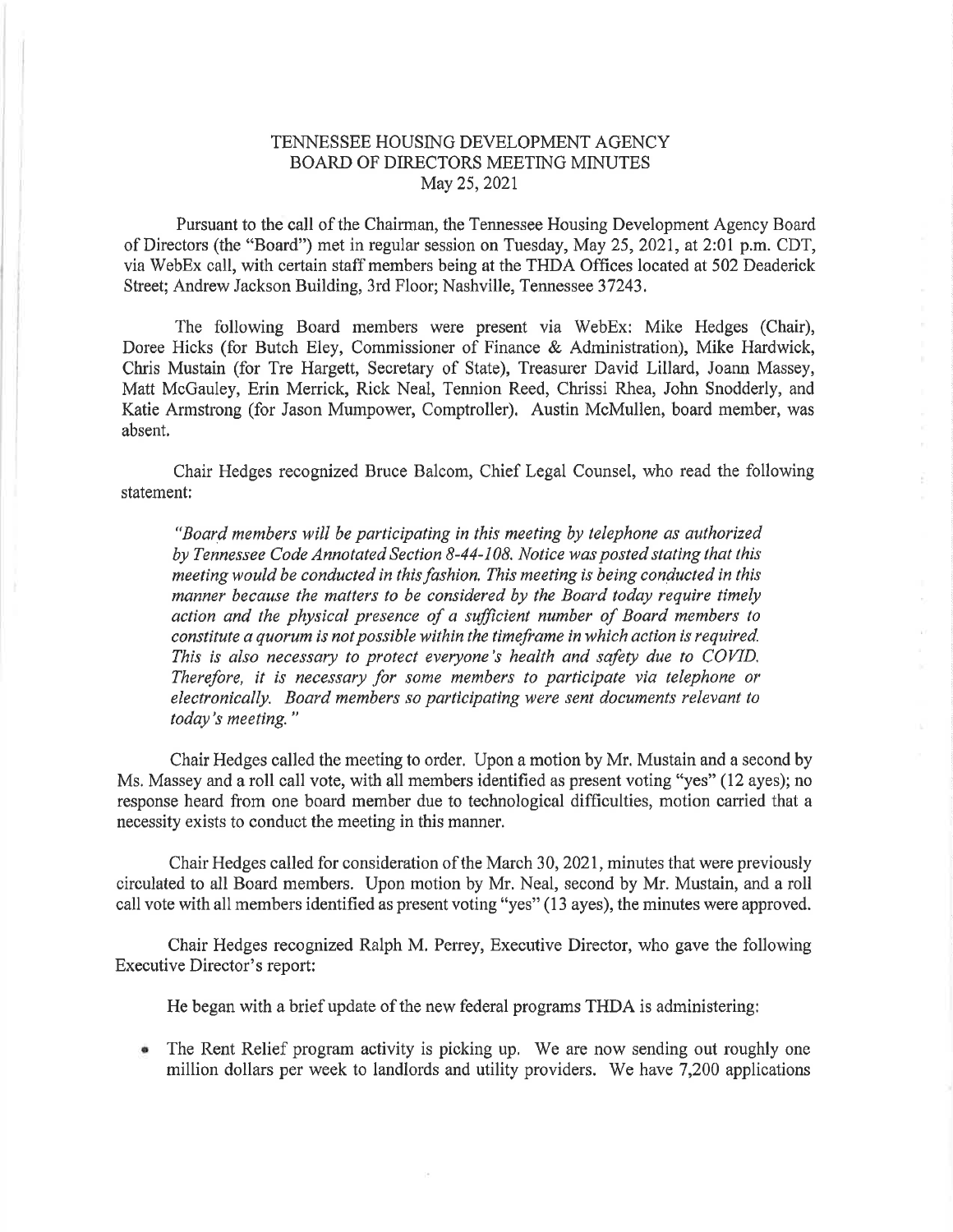under review, another 9,800 applications begun but not subrnitted by applicants. By the end of this week, we will have made over \$4 million in payments on behalf of some 600 applicants, an average of about \$6800 per client.

- a No state or locality is seeing anywhere near the number of applications we expected, and no one has a solid idea as to why. There is some suggestion that advocates may have overstated the number of renters unable to pay because of COVID. It may also be that between the extra unemployment benefits, stimulus checks, and extended eviction moratoriums, that fewer people need assistance or feel the need to ask for it.
- a The National Council of State Housing Agencies (NCSHA) is working with Treasury to spell out "safe harbor" rules for us. A number of administration officials are urging states to go easy on required documentation and verification, but the legislation itself requires a certain amount of this and Treasury will be auditing us for compliance. We want to know that if we loosen up at the urging of federal officials, that other federal officials won't be looking to punish us for having done so. Unless and until we get that kind of "safe harbor", we're going to continue coloring within the lines, so to speak.
- o We are working to launch the Homeowner Assistance program this summer. Treasury has advanced us \$16 million for start-up expenses and to launch a pilot program, which will target THDA's own borrowers who are delinquent or in forbearance. As soon as Treasury signs off on our program plan, we will receive the balance of the \$168 million and be able to offer the program more broadly. We aim to have the pilot operational before July 1, and to launch the full program as soon afterward as Treasury reviews and approves our plan.
- a I will be meeting with Governor Lee and the Financial Stability Accountability Group next week to request an allocation from Tennessee's CARES Act funds for the purpose of helping to bridge the funding gaps that have arisen in housing developments that THDA has supported with tax credits or grants. The unprecedented spike in the cost of building materials has left most of our tax credit developments with 7-figure funding gaps. Without this sort of direct subsidy, we are concerned that many may not be able to move to construction. I believe the request will be well-received. I will keep you updated on this.
- I will also exercise the waiver authority you have extended to me to allow developments to exceed the cost caps specified by the QAP and the Bond Program Description. We will notify our developer partners on what we need to see to support such a waiver request. Our review will be expedited so that waivers can be granted before July 1.
- We are also mindful that the same kinds of funding gaps affecting our tax credit developments are impacting the developments we have supported with bond authority and 4Yo tax credits. We are exploring additional support THDA can provide to those developments, including an increase in the amount of 4Yo credits awarded to <sup>a</sup> development, and other potential sources of subsidy. We are mindful that, depending on how that's done, developments may risk running afoul of the federal 50% test, and we are looking into how to avoid that.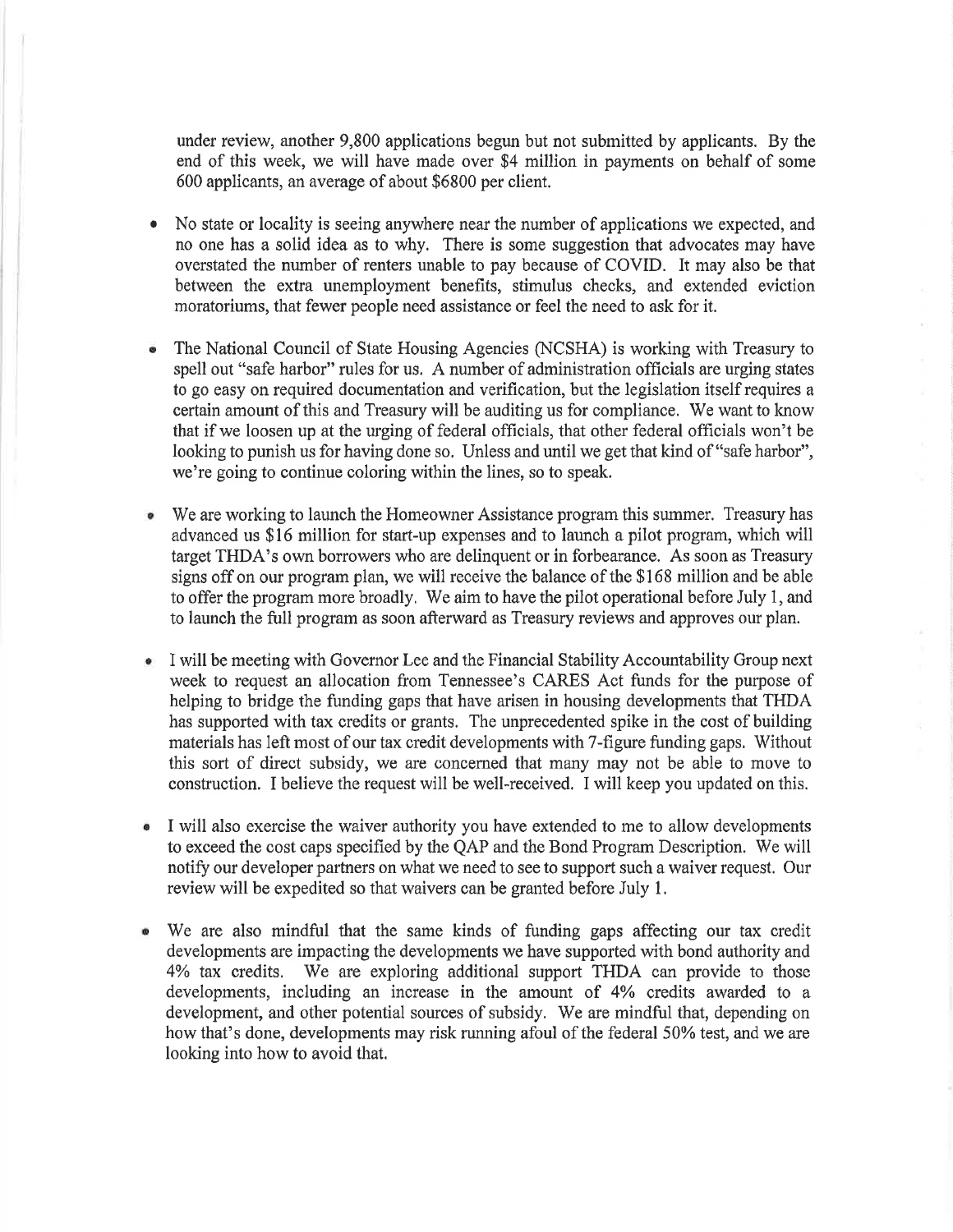- Our bond authority is now fully committed. We expect a mid-year allocation from the Department of Economic and Community Development in July, and we will bring recommendations to you in July on how much more we can assign for multifamily.
- I mentioned in my update in early May that HUD has allocated Emergency Housing Vouchers to THDA that will help individuals who are homeless or at-risk of homelessness in our Housing Choice Voucher service area. We have accepted the allocation of 325 vouchers and have agreed to accept 175 more if they become available. This will be a permanent voucher that will be made available to assist a family through September 2030, We are looking to start this program this summer in coordination with local organizations serving this population.

## On other matters:

- I'd like to call your attention to the "Commitment to Cybersecurity" page, added to a THDA's website. You can find it at thda,org, click on "about us", and see the menu choices on the right of the page. I am also happy to report that our IT division had another successful penetration test this spring – successful in that our network was NOT penetrated. We pay a lot of attention to the security of our IT network, and I am grateful for the vigiiance of Director Nicole Lucas and Assistant Director Jason Ronnow.
- I am also happy to tell you that our Community Programs team earned a clean audit from o HUD for the Emergency Solutions Grant program - my compliments to the ESG team of Tanya Jackson, Shay Macklin and Jim Conner, and Director Cynthia Peraza.
- Next up for an audit is Volunteer Mortgage Loan Servicing, HUD and FHA representatives owill be reviewing our work beginning June 4.

Finally, Mr. Chairman, I am pleased to tell you that we will plan to meet in-person for our July meeting, though perhaps with some format changes that we believe will be helpful to those traveling from East and West Tennessee.

Chair Hedges then noted the Bond Finance Committee met earlier this afternoon and recommends to the Board of Directors approval of the authorization of Bond Issue 2021-2 in the maximum amount of \$200 million, along with authorization of the Reimbursement Resolution and Plan of Financing as noted in a memo from Bruce Balcom, Chief Legal Counsel, dated May 14,2021 that accompanies it. Upon a motion from Chairman Hedges on behalf of the Committee, and a roll call vote with all Board members identified as present voting "yes" (13 ayes), the Authorization, Reimbursement and Plan of Financing were approved.

Chair Hedges proceeded to the next item on the agenda, the Schedule of Financing FY 2021-2022, By offer of a motion from Chairman Hedges on behalf of the Committee, and a roll call vote with all Board members identified as present voting "yes" (13 ayes), the approval was granted for the Schedule of Financing as outlined in the memo from Bruce Balcom, Chief Legal Counsel dated May 14,2021.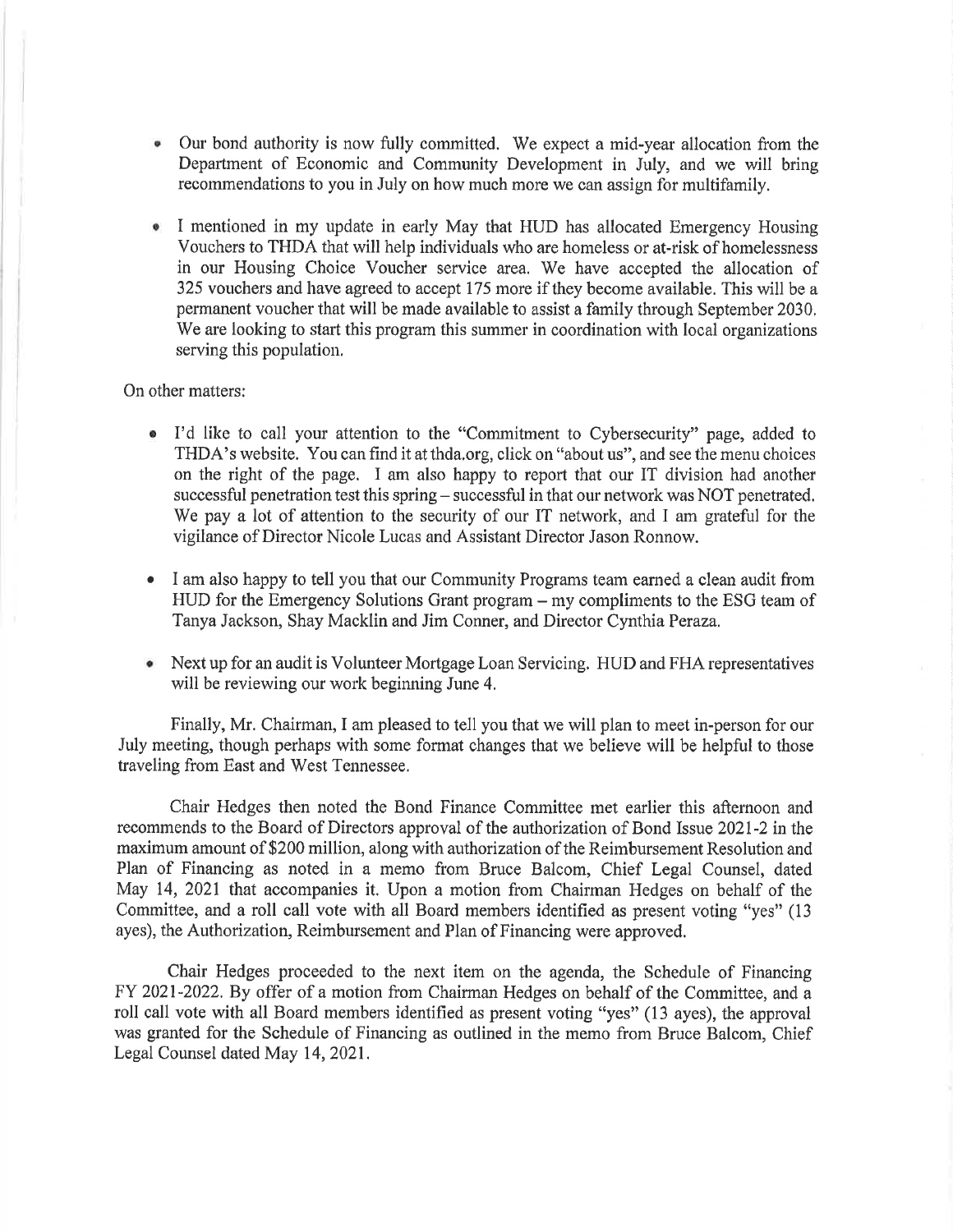Chair Hedges then recognized Mr:. Snodderly to present the Tax Credit item. The developers for Hickory Valley, TN TN20-004, are requesting to exchange \$1,245,536 of 2020 LIHC for an equal amount of 2021 LIHC. This request will not lower the amount of 2021 LIHC available for allocation in the regular competitive round. Full details of this request are outlined in amemo from Josie Kotsioris, Director of Multifamily Programs and Don Watt, Chief of Programs, dated May 19,2021. By offer of a motion by Mr. Snodderly on behalf of the Committee, and a roll call vote with all Board members identified as present voting as follows 11 ayes and one abstention (Neal); no response heard from one board member due to technological difficulties, the motion passed.

Chair Hedges ealled on Lindsay Hall, Chief Operating Officer of Single Family Programs, to present the Single Family Mortgage Loan Program Income Limits for 2021 as prepared by Dr. Hulya Arik, Economist, in a memo dated May 12,2021. Ms Hall noted that staff recommends the adoption of the income limits per the "Combined Calculations" method as designated in the chart and memo under the THDA single family mortgage loan program to be effective as of June 1, 2021, By offer of a motion by Ms. Rhea and second by Mr. Snodderly, and a roll call vote with all members identified as present voting "yes" (12 ayes), no response heard from one board member due to technological difficulties, the motion passed. Ms. Massey left the meeting at 2:25 p.m. Central Time.

Chair Hedges recognized Cynthia Peraza, Director of Community Programs, to present the COVID-19 Rent Relief Prograrn Description, Ms. Peraza noted that in a memo from herself and Don Watt, Chief of Programs dated May 6, 202I, staff recommends the THDA Board take the following actions:

- Adopt the attached 2021 COVID-19 Rent Relief Program Description;
- r Authorize staff to make minor program changes and housekeeping changes to the program, as deemed necessary, or as directed by the U.S. Treasury; and
- o Authorize all appropriate staff to do all things necessary and proper, including execution of all documents, to carry out the described changes.

And, with a roll call vote with all members identified as present voting "yes" (11 ayes), no response heard from one board member due to technological difficulties, the motion passed.

Chair Hedges called on Ms. Peraza to present the 2021Allocation to the United Cerebral Palsy of Middle Tennessee for Implementation of the Home Modification and Ramps Program, Ms. Peraza referred to a memo from herself and Don Watt, Chief of Programs, dated May 6, 2021 and explained that staff recommends the adoption of the 2021 Home Modifications and Ramps Program Description and the set-aside of \$300,000 in funding to cover a two-year program implementation through June 30, 2023. By offer of a motion by Mr. Mustain, second by Mr. Snodderly, and a roll call vote with all members identified as present voting "yes", (12 ayes), the motion passed.

Chair Hedges then recognized Ms. Peraza to present the Request for Approval of 2017 HOME Grant Extensions. Ms. Peraza refened to a memo from herself and Don Watt, Chief of Programs, dated May 7, 2021, detailing the list of grantees that would be eligible for the 6-month